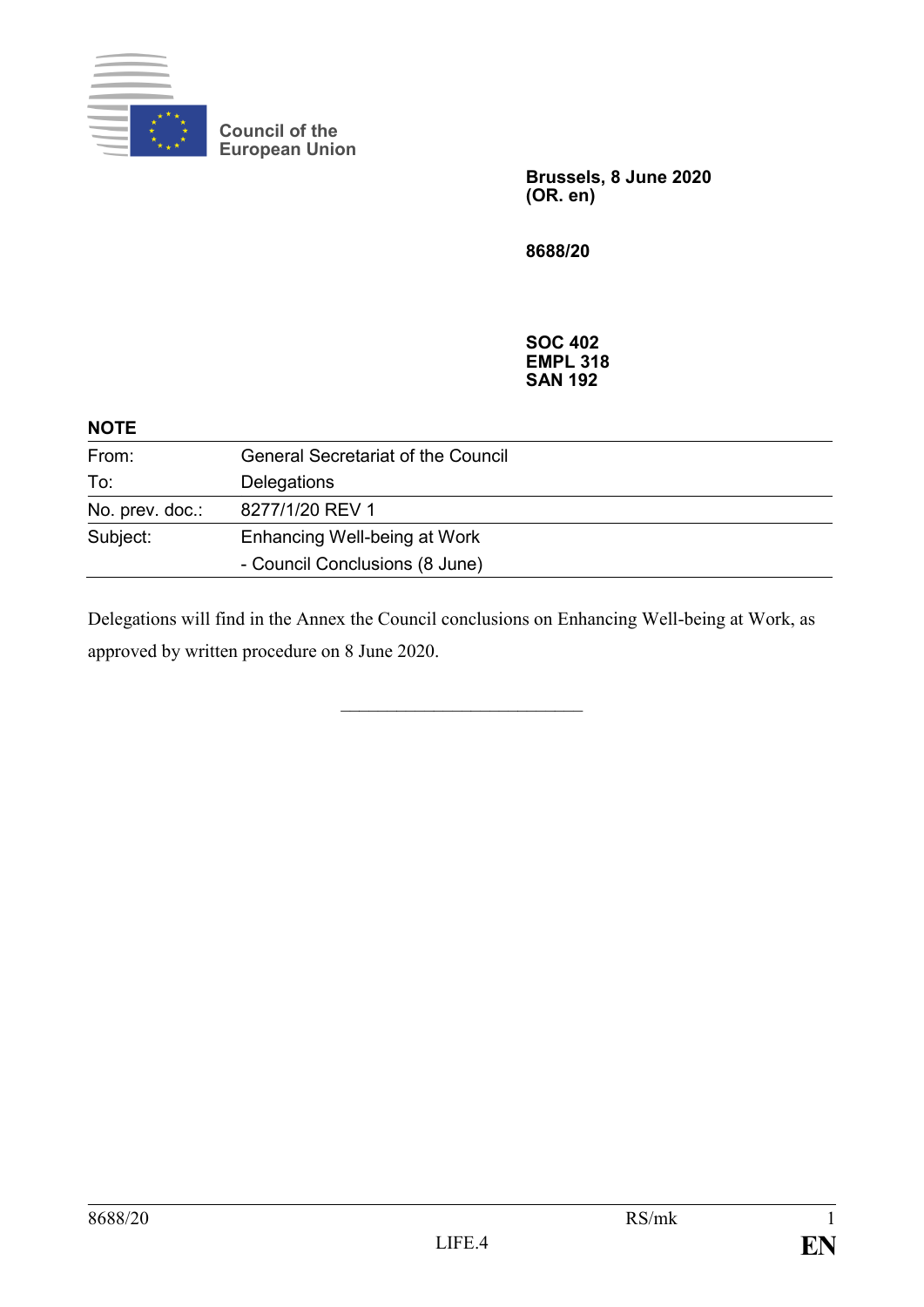## **ANNEX**

### **Council conclusions on Enhancing Well-being at Work**

### **ACKNOWLEDGING that:**

- 1. People's well-being is one of the principal aims of the European Union. Promoting the improvement of living and working conditions, adequate social protection and social dialogue are shared objectives of the Union and the Member States in their social and employment policies. The Union, within its competences and taking into account diverse national practices, supports and complements the activities of the Member States in this field.
- 2. The European Parliament, the Council and the Commission affirmed their shared political commitment to deliver on the European Pillar of Social Rights (hereinafter 'the Pillar'), including on the fundamental rights of workers and improved living and working conditions laid down thereto. Principle 2 calls for equality of treatment and opportunities for wom**e**n and men while Principle 3 refers to the right to equal treatment and opportunities regarding employment, social protection, education, and access to goods and services available to the public. Principle 5 underlines the need for secure and adaptable employment, in particular fair and equal treatment regarding working conditions and access to social protection and training. Principle 8 stresses the importance of social dialogue and of workers' involvement on matters relevant to them. Principle 9 emphasises the importance of work-life balance for parents and people with caring responsibilities and Principle 10 also refers to the need for a healthy, safe and well-adapted work environment, whilst there is a special focus on people with disabilities in Principle 17. Principles 11 and 18 highlight the right to affordable and good quality early childhood education and longterm care services. Moreover, in its Strategic Agenda 2019-2024, the European Council lists the implementation of the Pillar at EU and Member State level among the priority actions.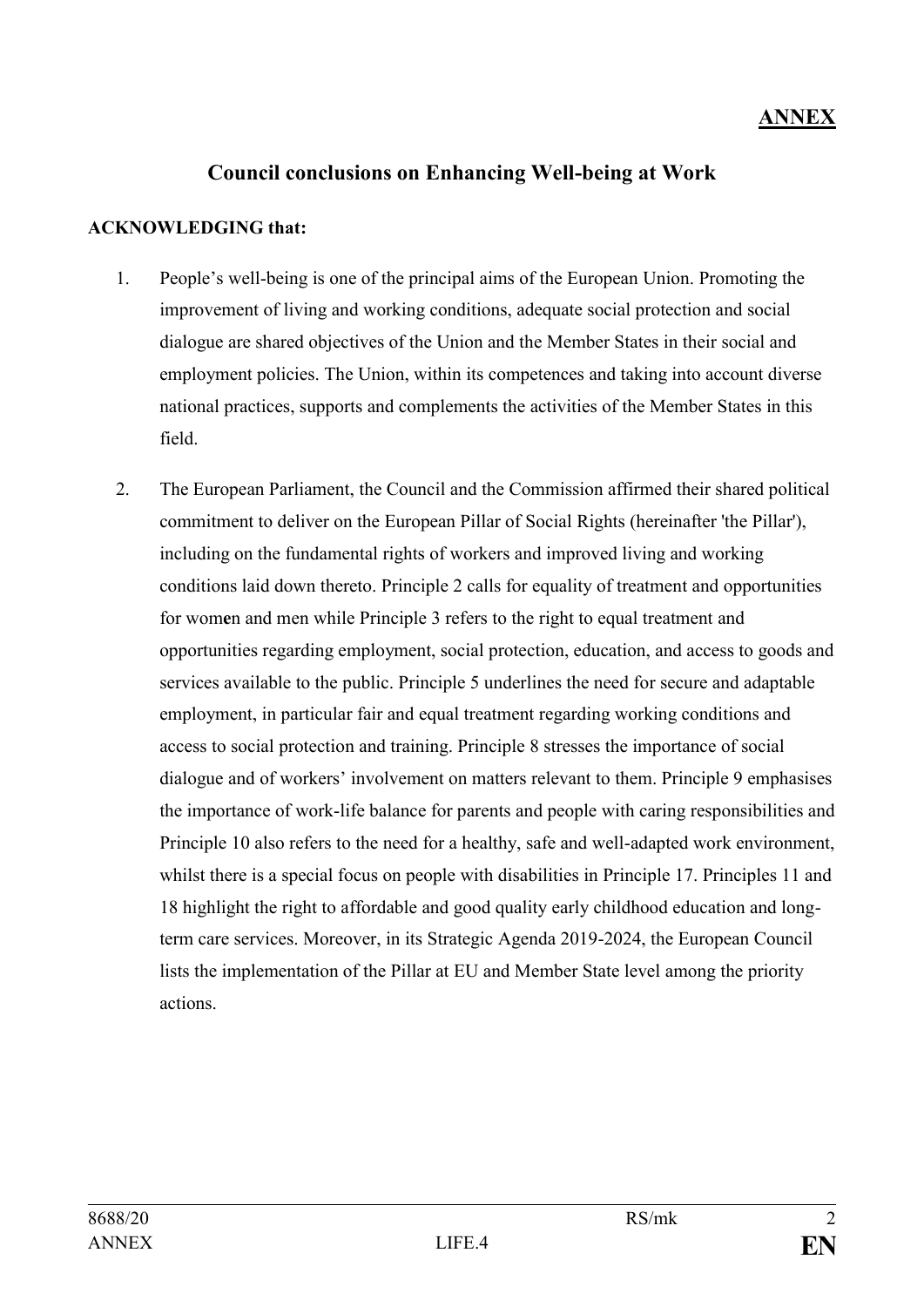- 3. In a highly competitive economy such as that of the European Union there is often pressure to increase productivity. This often leads to multiple competing demands that can be detrimental to workers' well-being, such as an increased workload or greater intensity of work.
- 4. Changes in the world of work can have an impact on the well-being of workers and selfemployed persons, in particular those in non-standard work or in new types of work including certain types of platform work. Addressing current and emerging challenges related to those changes, such as new forms of precariousness, must be an important policy objective of the Union and of the Member States.
- 5. The mutually reinforcing effect of well-being and economic prosperity has already been acknowledged by the Council**<sup>1</sup>** , which also underlined the importance of effective occupational health and safety policies at national and Union level and called for a new EU Strategic Framework on health and safety at work for the years 2021 to 2027**<sup>2</sup>** .
- 6. Enhancing well-being at work can have positive effects on productivity and engagement at work and on health, and can also result in a better work-life balance for men and women. Well-being at work contributes to higher participation in the labour market, longer healthy working lives and the sustainability of social security systems, as well as reduced expenditure on public health services and sickness benefit costs. At company level, this brings the additional advantages of staff retention and reduced absenteeism.

<sup>&</sup>lt;u>.</u> <sup>1</sup> Council conclusions on the Economy of Wellbeing, OJ C 400, 26.11.2019, p.9<br><sup>2</sup> Council conclusions on a New ELL Strategie Framework on Hoalth and Sofety a

<sup>2</sup> Council conclusions on a New EU Strategic Framework on Health and Safety at Work: Enhancing the implementation of Occupational Safety and Health in the EU, doc.14942/19.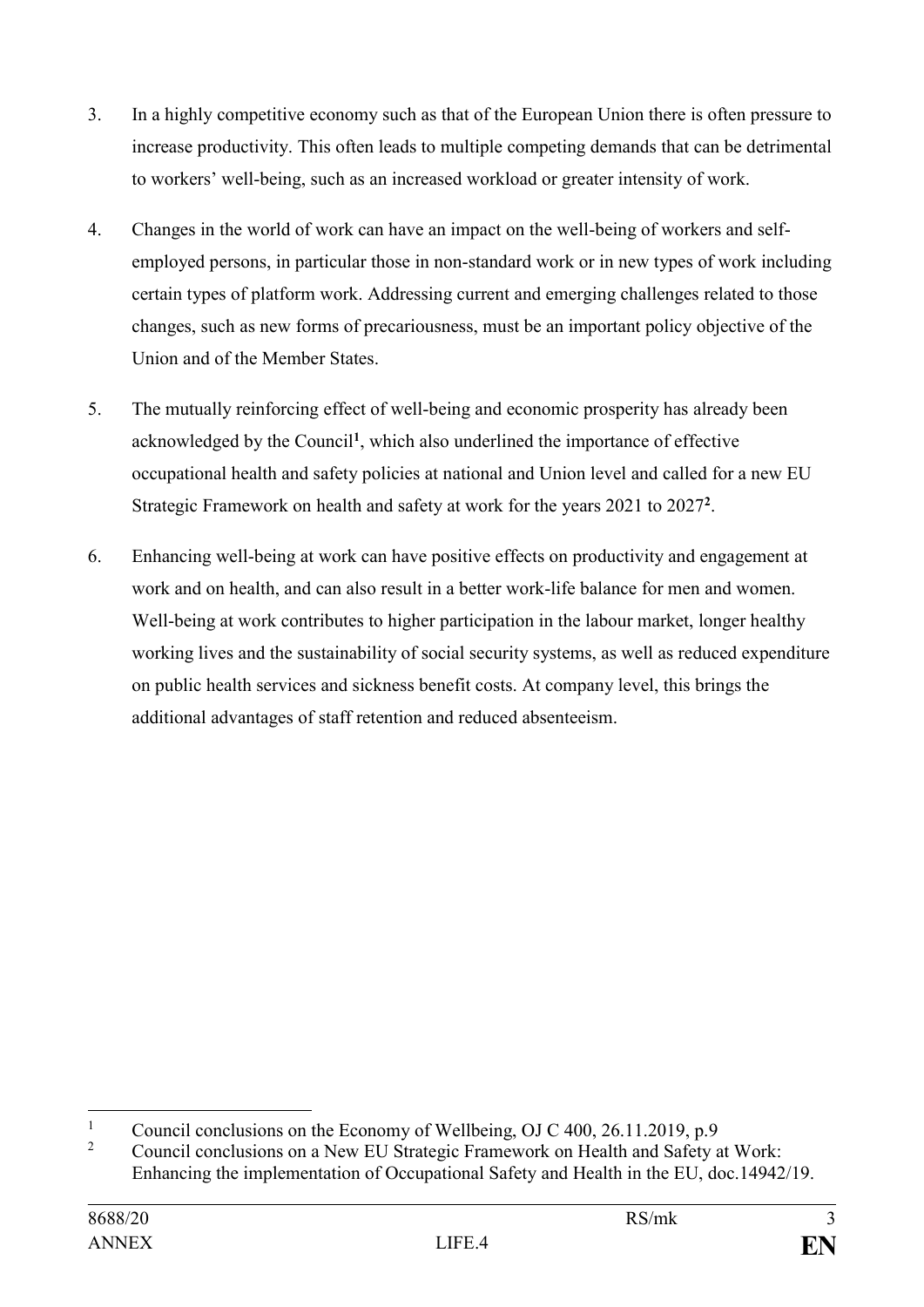- 7. There is a difference in the way work affects the well-being of men and women in terms of job quality, especially as regards the work environment risks that they are exposed to, working conditions, career opportunities and levels of pay. This difference needs to be taken into account when designing policies on well-being at work.
- 8. The Union agencies Eurofound**<sup>3</sup>** and EU-OSHA**<sup>4</sup>** make important contributions to understanding the factors which make a job a high*-*quality job, which includes having a safe and healthy working environment. Eurofound research found that nearly 20 % of all jobs across the EU are of 'poor quality', since they are characterised by poor prospects, low earnings and little opportunity to apply skills and learning**<sup>5</sup>** . Furthermore, at least a quarter of workers in the EU feel that work puts their health at risk, which makes them more likely to want to leave the labour market early.
- 9. While 80 % of workers in the Union are generally satisfied with their working conditions, many still experience a work-life conflict. For example, one fifth of workers state they are – always or most of the time – too tired after work to carry out necessary household tasks**<sup>6</sup>** .

<sup>1</sup> <sup>3</sup> European Foundation for the Improvement of Living and Working Conditions

<sup>&</sup>lt;sup>4</sup> European Agency for Health and Safety at Work<br> $\frac{5}{2}$  European (2017) Sixth European Warking Con

<sup>5</sup> Eurofound (2017), Sixth European Working Conditions Survey – Overview report (2017 update), Publications Office of the European Union, Luxembourg, Average for EU28.

<sup>&</sup>lt;sup>6</sup> Eurofound (2017), Sixth European Working Conditions Survey – Overview report (2017) update), Publications Office of the European Union, Luxembourg (p.118), Average for EU28.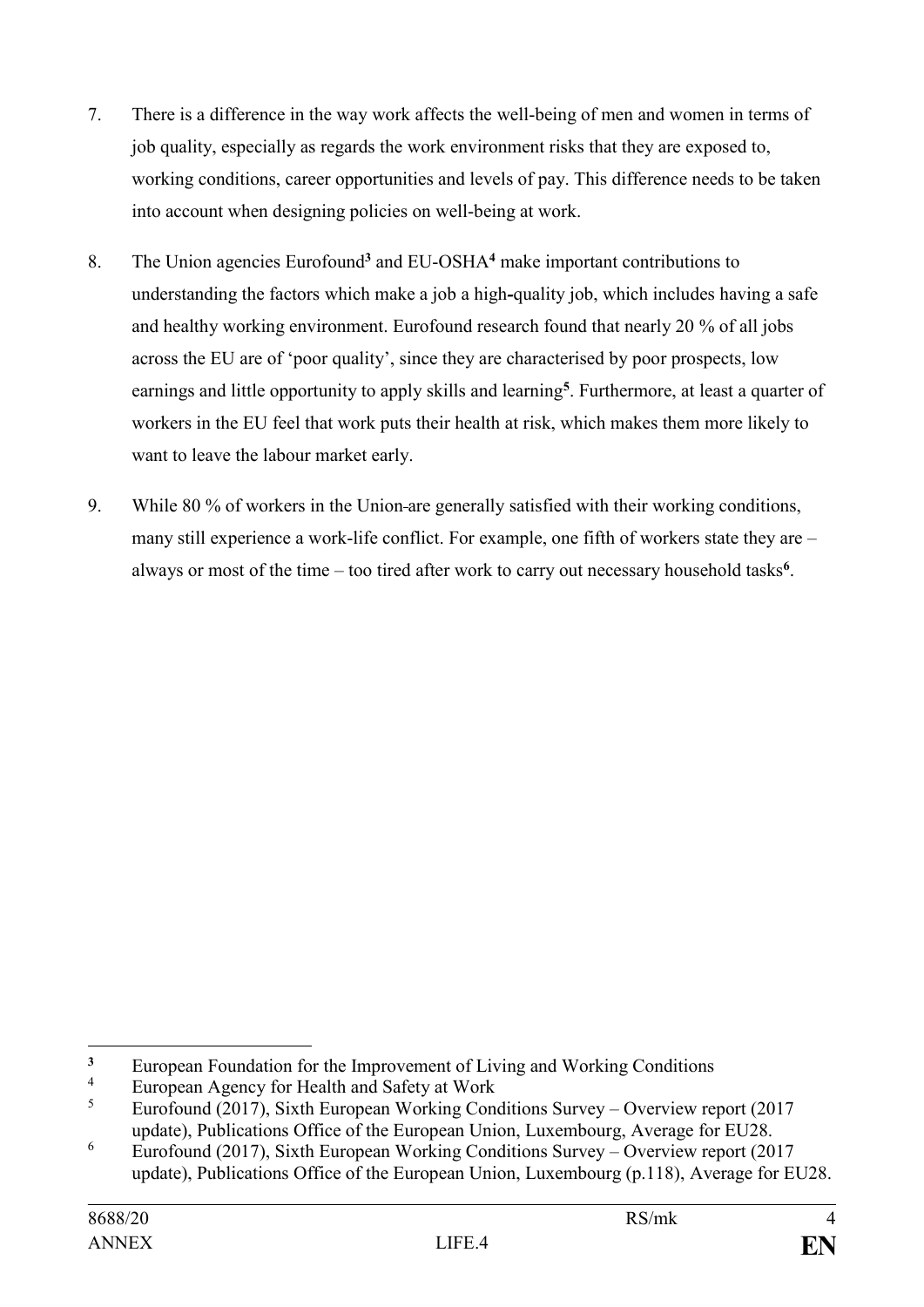- 10. Adequate education, training, life-long learning and skills are a prerequisite for an innovative and competitive work force. Over 80 % of workers who have received training agree that training improves the way they work**<sup>7</sup>** . Yet for only 40 % of workers it was the*ir* employer who provided the training, and there are significantly different practices among Member States<sup>8</sup>. In addition, workers on temporary contracts and those working part-time are less likely to receive employer-funded training**<sup>9</sup>** .
- 11. All forms of violence and harassment, including sexual harassment, are forms of abuse and discrimination that seriously threaten well-being at work and continue, in many cases, to be underreported. The vast majority of victims of sexual harassment at work are women**<sup>10</sup>** .
- 12. While stress, burnout, depression and other psychosocial risks at work are costly for employers and workers, and for society in general, and are estimated to be exceeding 4% of GDP<sup>11</sup>, Member States still face challenges in addressing them effectively.

 $\overline{7}$ <sup>7</sup> Eurofound (2017), Sixth European Working Conditions Survey – Overview report (2017 update), Publications Office of the European Union, Luxembourg (p. 90), Average for EU28.

<sup>8</sup> Eurofound (2017), European Working Conditions Survey overview report (p.83), Average for EU28.

<sup>&</sup>lt;sup>9</sup> Eurofound (2018) Policy brief: Does employment status matter for job quality (p.13).

Microdata from the 2015 European Working Conditions Survey (EWCS), coordinated by Eurofound, available at: [https://eige.europa.eu/gender](https://eige.europa.eu/gender-statistics/dgs/indicator/genvio_sex_harass_sur__ewcs_harassment/metadata)[statistics/dgs/indicator/genvio\\_sex\\_harass\\_sur\\_\\_ewcs\\_harassment/metadata](https://eige.europa.eu/gender-statistics/dgs/indicator/genvio_sex_harass_sur__ewcs_harassment/metadata)

<sup>&</sup>lt;sup>11</sup> OECD/European Union (2018), Health at a Glance: Europe 2018: State of Health in the EU Cycle, OECD Publishing, Paris/European Union, Brussels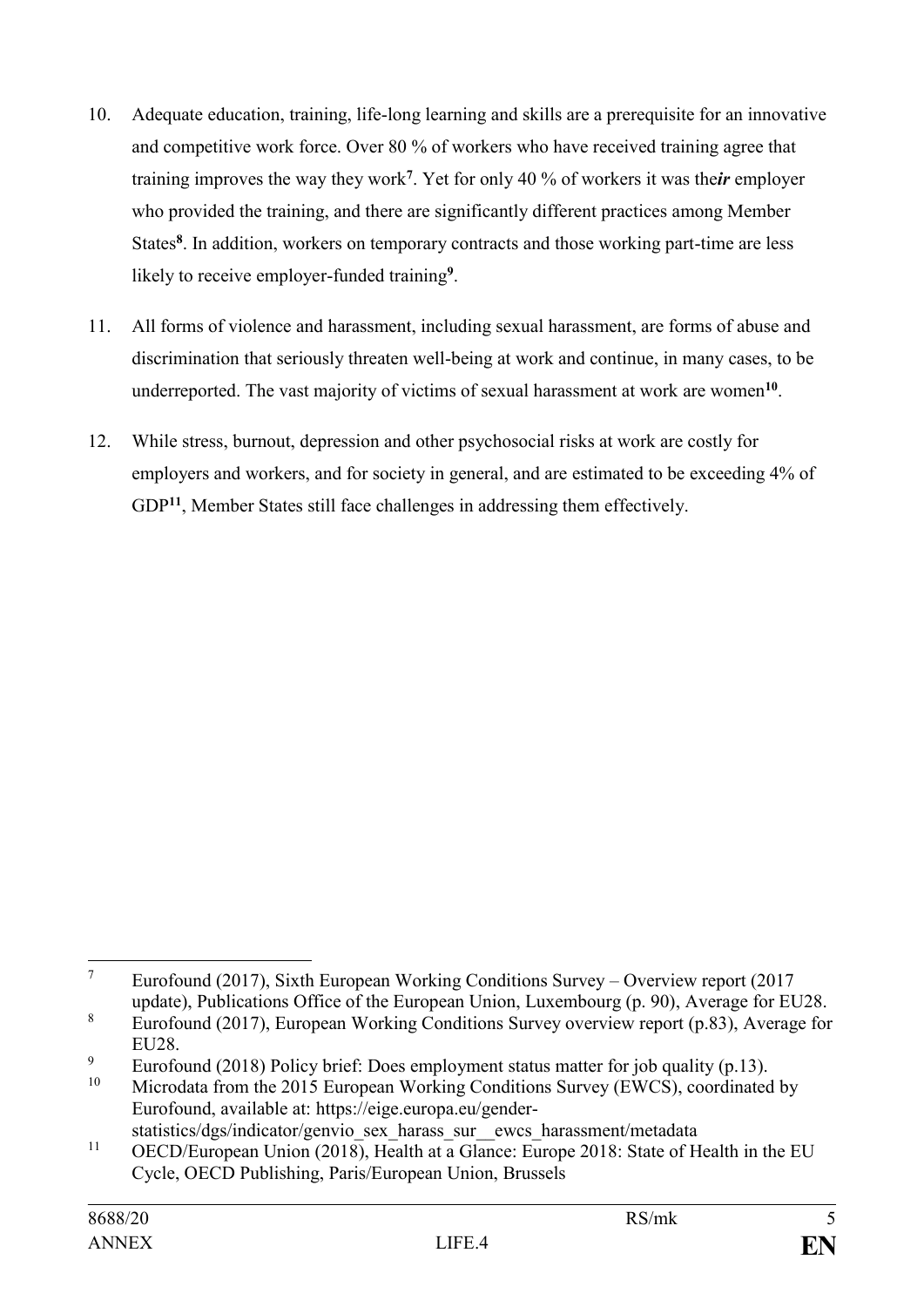- 13. Workers are less likely to state that work affects their health when their job quality is high. The physical and social environment is the most important factor determining job quality. A working environment adapted to the professional needs of the workers, in particular older workers and workers with disabilities, will enable a productive and long involvement in the labour market. Autonomy, professional development and opportunities to progress in a career are also shown to have a positive association with high job quality and increased well-being at work**<sup>12</sup>** .
- 14. Workers' involvement in decision-making processes, particularly concerning their own individual workplace, enhances satisfaction and self-development, strengthens overall wellbeing at work and increases productivity. It also leads to greater commitment and motivates workers to make full use of their skills and to upgrade them. Involving workers strengthens their sense of initiative, in particular in situations where close managerial control of work performance is unfeasible.**<sup>13</sup>** Non-standard and short-term contracts constitute a special challenge to workers*'* involvement.
- 15. Promoting work-life balance is also an important element when it comes to increasing workers' well-being, including mental well-being. Working time arrangements are the most important factor in achieving a good work-life balance. When properly applied and where feasible, the possibility of workers to obtain reduced hours, predictability, flexible working arrangements and flexibility as regards the place of work, all contribute to a better work-life balance. Digitalisation and the widespread use of ICT and mobile technology can change the way work is organised and can also have a positive impact on work-life balance. At the same time, however, they can blur the line between the work sphere and the private sphere, thus reducing rest time and the ability to disconnect.

<sup>12</sup> <sup>12</sup> Eurofound (1 March 2020) *Job quality article*, Eurofound's website: [https://www.eurofound.europa.eu/topic/job-quality.](https://www.eurofound.europa.eu/topic/job-quality)

<sup>13</sup> Eurofound (2013), *Work organisation and employee involvement in Europe,* Publications office of the European Union, Luxembourg (p. 9).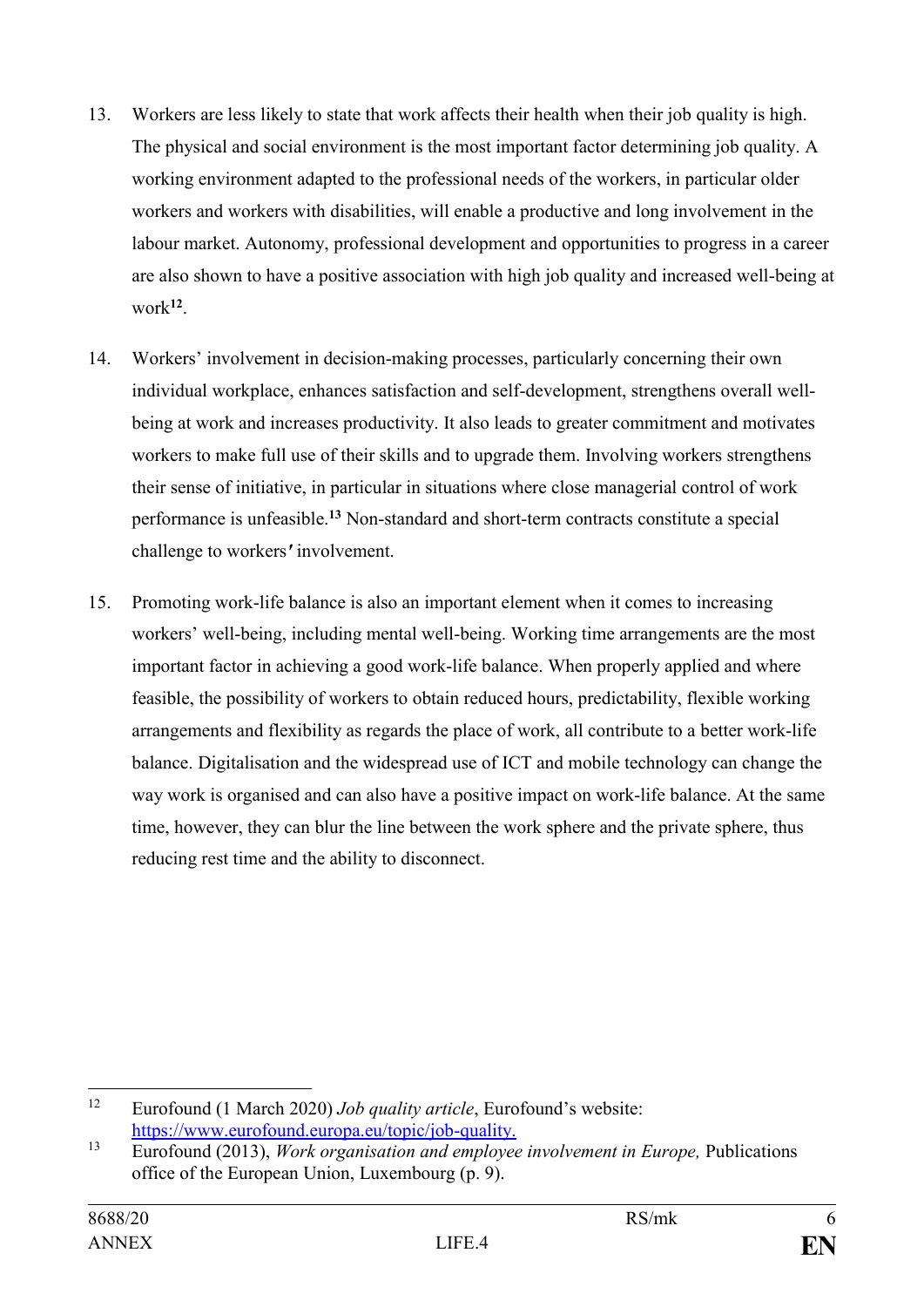- 16. While work-life balance is strongly related to practices at the workplace, the provision of accessible, affordable and high-quality public services, such as childcare and other care services, is crucial in order to provide an enabling overall framework for better work-life balance, and thus contributes to reducing the gender gaps in labour market participation, earnings and pensions. Adequate social protection schemes are also very important in this respect, not least those related to parental and other associated leave provisions.
- 17. Access to adequate social protection for all workers and, under comparable conditions*,* for self-employed persons*,* is crucial for a sense of well-being, as it minimises threats in the event of economic inactivity.
- 18. Alongside policy efforts at EU and national level and efforts by the social partners, employers can take action across a range of areas to ensure greater well-being and increased engagement of their workers, and thereby improve competitiveness and productivity.
- 19. Social partners and social dialogue in all forms are key to ensuring well-being at work and improving working conditions.**<sup>14</sup>** Social dialogue and collective bargaining can also contribute to finding the right balance between the needs of employers and workers, taking into account the need to ensure the well-being of workers on the one hand and competitiveness and sustainable growth for businesses on the other.

 $14$ <sup>14</sup> Eurofound (2016), *Sustainable work throughout the life course: National policies and strategies,* Publications Office of the European Union, Luxembourg (p. 2.).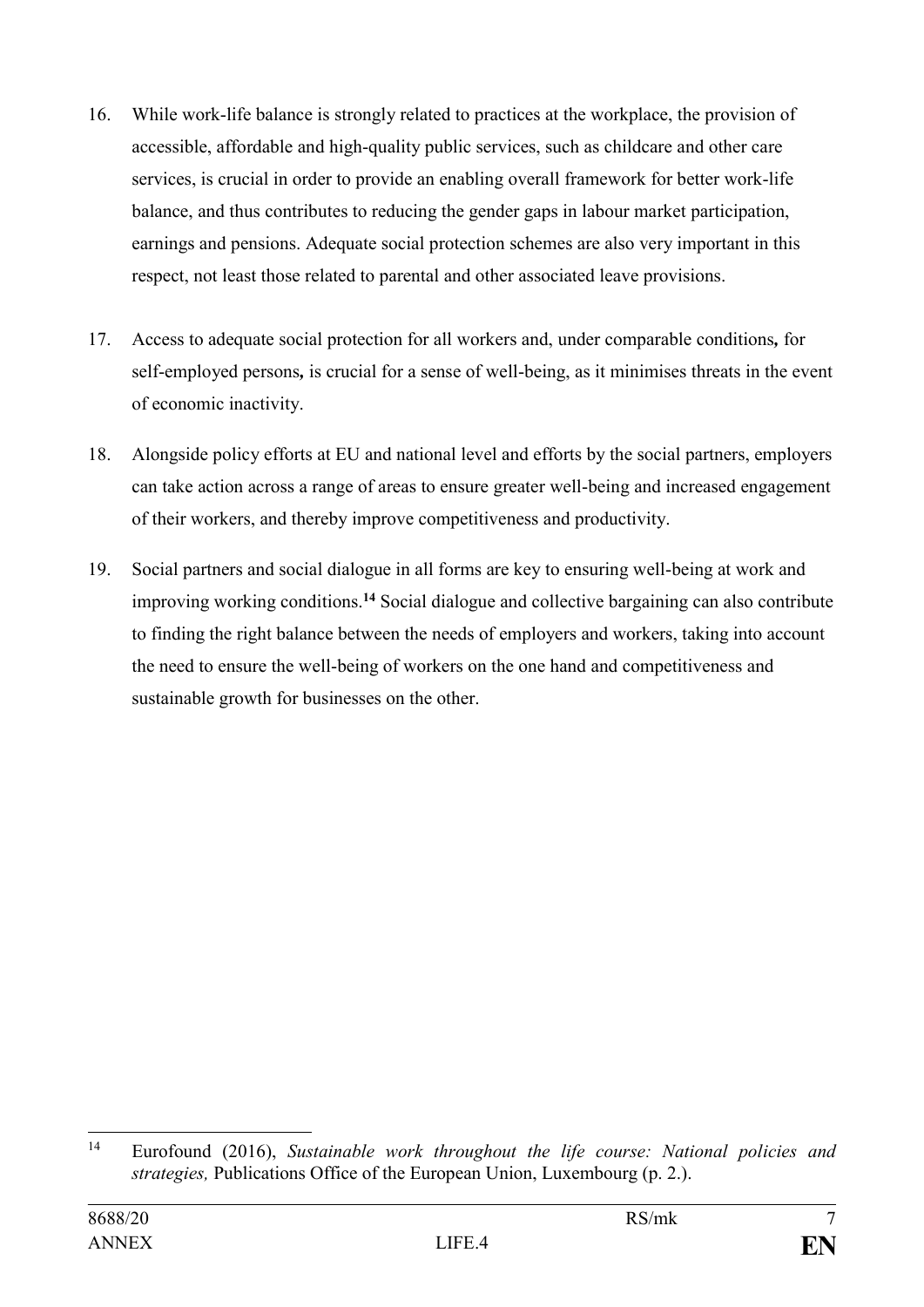**The Council of the European Union INVITES the Members States, while taking into account national circumstances and respecting the role and autonomy of the social partners, to:** 

- 20. DEVELOP a cross-sectoral assessment of impacts on well-being at work in order to strengthen knowledge-based policy- and decision-making.
- 21. ENGAGE with the social partners in developing frameworks for well-being at work and improving working conditions and working environment*s* in Member States.
- 22. ENFORCE the existing legal Union framework, keeping in mind the Member States' possibility to go beyond the minimum requirements laid down therein, PROCEED with the implementation of the Work-Life Balance Directive**<sup>15</sup>** and follow the Council Recommendation on access to social protection for workers and the self-employed**<sup>16</sup>** .
- 23. STRIVE to provide good quality and affordable early childhood education and care*,* and longterm care services.

# **INVITES the Member States and the European Commission, in accordance with their respective competences and taking into account national circumstances, whilst respecting the role and autonomy of the social partners, to:**

24. INCLUDE the perspective of well-being at work horizontally into relevant national and Union policies and PROMOTE the implementation of the Pillar as an important step towards enhancing well-being at work.

<sup>15</sup> <sup>15</sup> OJ L 188, 12.7.2019, p. 79–93

OJ C 387, 15.11.2019 p.1